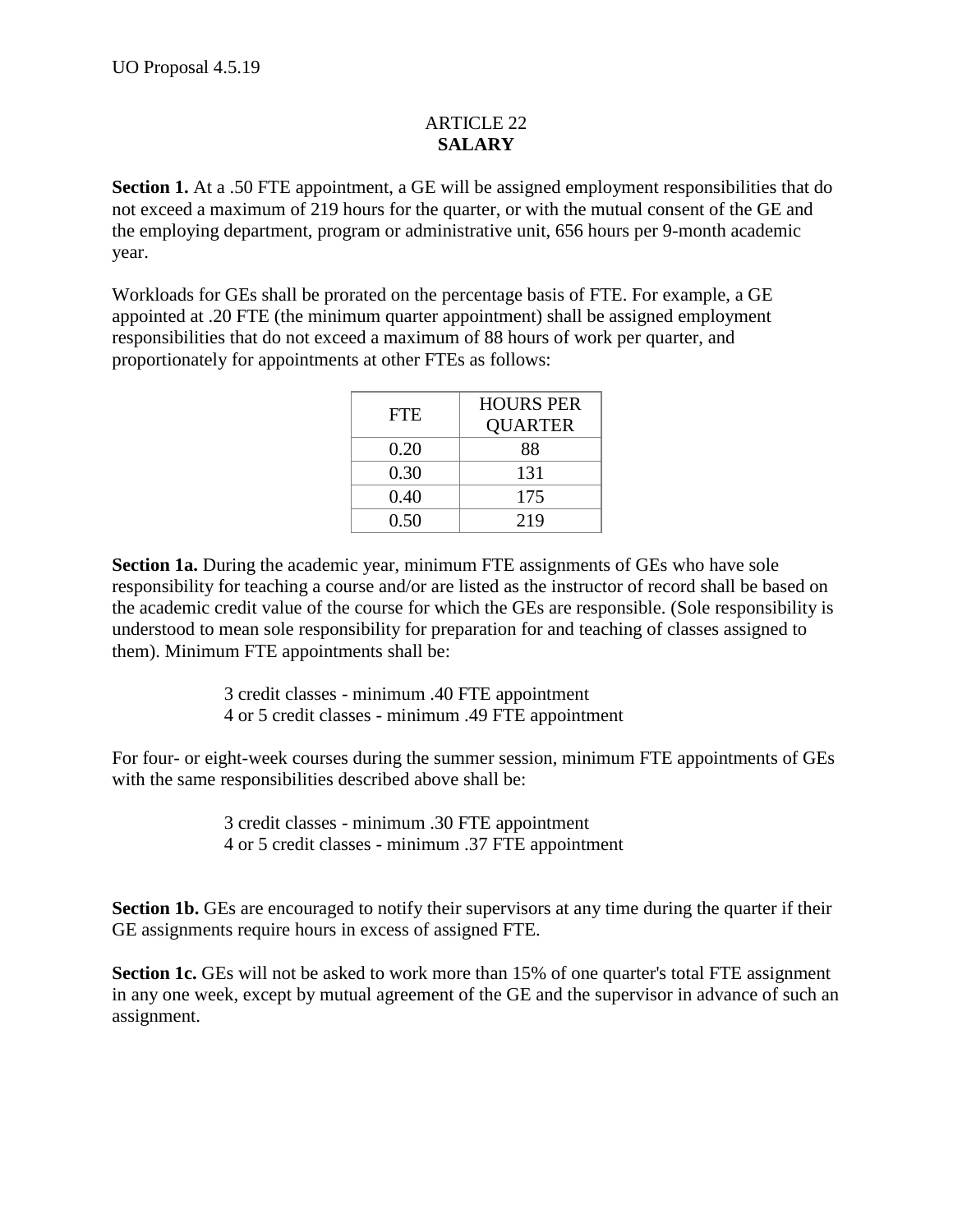**Section 2.** Effective September 16, 2019, the half-time (.50 FTE) one quarter salary rate on which stipends for GEs in the bargaining unit are calculated shall be increased by 1.0%, 3.5% **and** then increased by a flat amount of \$696, which is an amount directly tied to changes to the health insurance and fee structure for AY 19/20.

|         | GE 1 | GE II                             | <b>GE III</b> |
|---------|------|-----------------------------------|---------------|
| Minimum |      | $ \$4,736\;5,830 \$5,350\;6,495 $ | \$5,649-6,820 |

All GEs with salaries above the minimums will have their salaries increased by 1.0%, then increased by a flat amount of \$696, which is an amount directly tied to changes to the health insurance and fee structure for AY 19/20.

Effective September 16, 2020, the half-time (.50 FTE) one quarter salary rate on which stipends for GEs in the bargaining unit are calculated shall be increased by  $1.0$   $3.5\%$  as follows:

|         | . HF | -GE I' | <b>GE III</b> |
|---------|------|--------|---------------|
| Minimum |      |        | \$5,847 6,888 |

All GEs with salaries above the minimums will have their salaries increased by 1.0%.

Effective September 16, 2021, the half-time (.50 FTE) one quarter salary rate on which stipends for GEs in the bargaining unit are calculated shall be increased by  $1.0\%$  3.7% as follows:

|         | ΧF                       | . IF IT       | ≀÷⊨           |
|---------|--------------------------|---------------|---------------|
| Minimum | <del>\$5,083</del> 5,947 | \$5,742 6,626 | \$6,063 6,957 |

All GEs with salaries above the minimums will have their salaries increased by 1.0%.

Salaries paid will be prorated according to percentage FTE of the appointment held. In AY 19/20, however, all GE per-term salary payments – regardless of FTE – will increase by \$696 as described above. The minimum allowable appointment is .20 FTE for a full quarter.

**GE I** - Regularly enrolled graduate students admitted to a graduate degree program or doctoral students who are not eligible for a GE II or GE III appointment.

**GE II** - Regularly enrolled graduate students who have a) master's degree in the same or cognate field, b) successfully completed a qualifying examination toward a doctoral degree, or c) completed 45 credit hours toward a doctoral degree and have written recommendation of the head of their major department.

**GE III** - Regularly enrolled doctoral students who have advanced to candidacy.

Graduate students transferring from another institution who meet one of the qualifications of GE II above at another institution and whom the University deems to have equivalent experience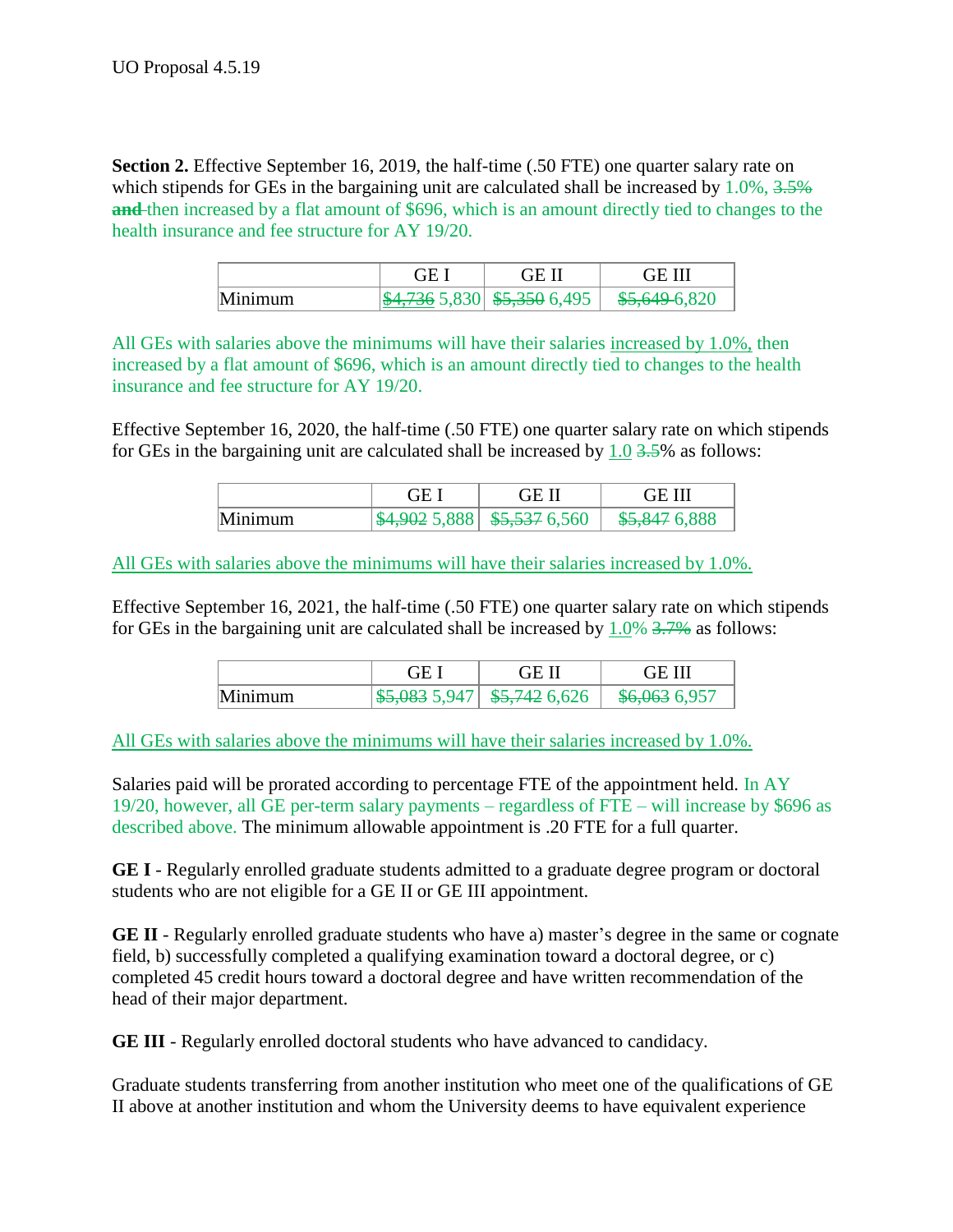shall be appointed at no lower than the GE II level.

GEs shall be advanced to the appropriate level of the salary scale at the beginning of the term immediately following that during which the criteria for advancement were met.

**Section 3.** Academic and administrative units reserve the right to pay at a higher level, so long as salary equity by level of appointment for GEs is maintained in the department, program or administrative unit.

**Section 4.** Gross pay shall be stated in each individual GE's notice of appointment.

Monthly gross pay for full months shall be paid as stated in each individual GE's notice of appointment. Monthly gross pay for partial months' pay shall be calculated as a fraction of the stated gross pay for full months prorated according to the ratio of working days worked within the appointment dates and working days of the particular partial month. Each GE shall be paid in full each payday for the month or fraction thereof which they have worked and which is covered by their appointment in accordance with the payroll salary distribution schedule described in Section 4 below.

In the event that a GE appointed for more than one academic quarter decides not to work as a GE in one or more of the quarters for which the GE has an appointment, overpayment will be returned to the University by the GE immediately.

**Section 5.** For GEs classified as salaried non-exempt, the overtime rate of pay of 1.5 times their hourly rate shall be calculated by Payroll in the same manner in which they calculate overtime for other salaried non-exempt employees. Currently, Payroll calculates the hourly rate and overtime rate on a weekly basis.

# ACADEMIC YEAR APPOINTMENTS

| $ 12 \text{ month} $ | $7/1 - 6/30$  | $12$ payments                                          |
|----------------------|---------------|--------------------------------------------------------|
| $ 9$ month           | $9/16 - 6/15$ | Sept and Jun $\frac{1}{2}$ month; Oct - May full month |

### APPOINTMENT BY QUARTER

| Fall   | $9/16 - 12/15$        | Sep and Dec $\frac{1}{2}$ month; Oct - Nov full month |
|--------|-----------------------|-------------------------------------------------------|
| Winter | 12/16 - 3/15          | Dec and Mar $\frac{1}{2}$ month; Jan - Feb full month |
| Spring | $\frac{3}{16}$ - 6/15 | Mar and Jun $\frac{1}{2}$ month; Apr - May full month |

### TWO-QUARTER APPOINTMENTS

| Fall/Winter   | $9/16 - 3/15$    | Sep and Mar $\frac{1}{2}$ month; Oct - Feb full month |
|---------------|------------------|-------------------------------------------------------|
| Winter/Spring | $ 12/16 - 6/15 $ | Dec and Jun $\frac{1}{2}$ month; Jan - May full month |

### SUMMER TERM